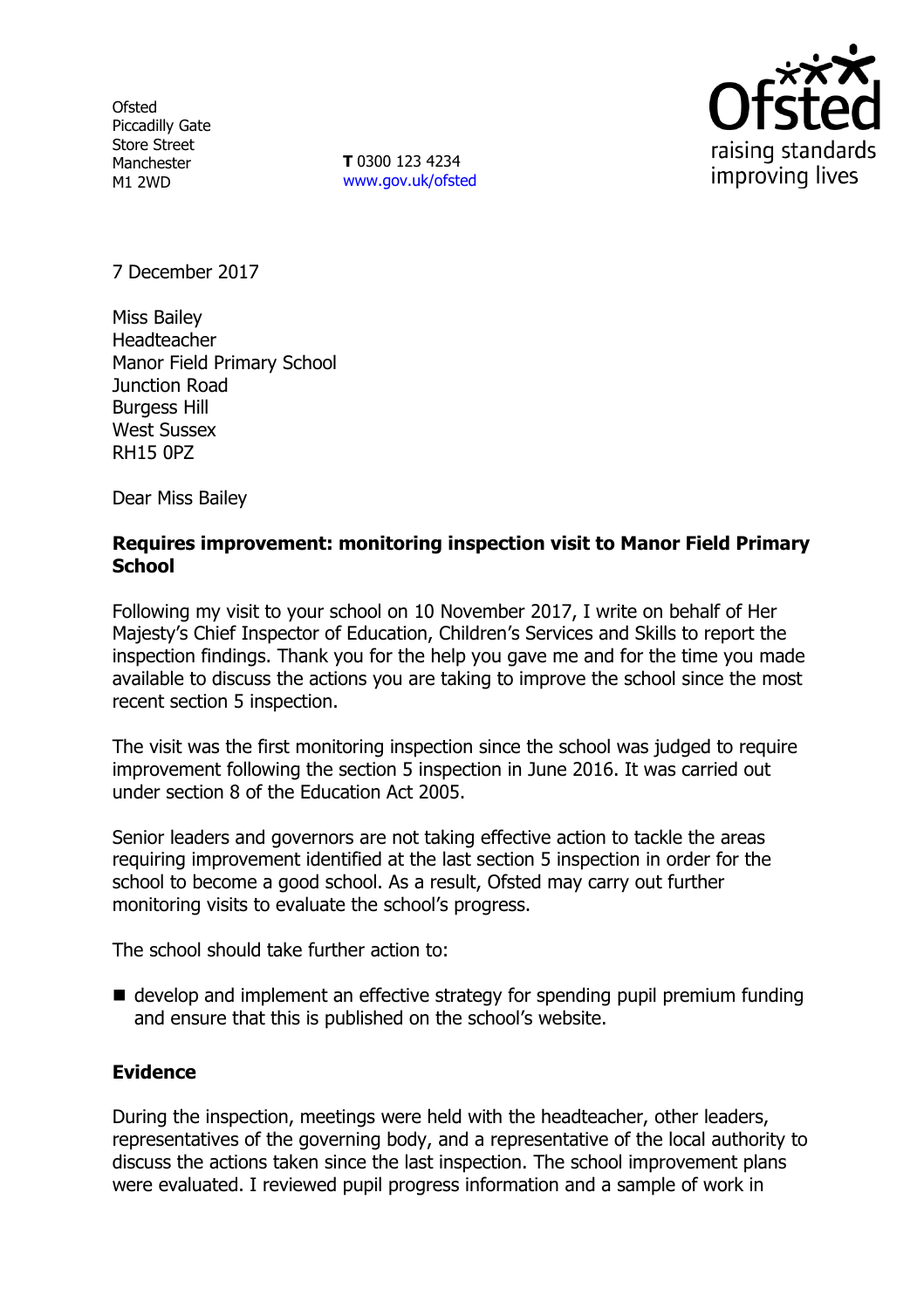

pupils' books. I spoke to pupils at breaktime and parents at the beginning of the day. I considered local authority visit reports and leaders' monitoring records.

# **Context**

The school had two different interim leadership arrangements in the autumn term of 2016. The new headteacher joined the school in January 2017 and the assistant headteacher joined in September 2017. Five new teachers have joined key stage 2 since the last inspection. There has been a restructuring of support staff and a number of significant changes in the office team including a new school business manager and a new personal assistant to the headteacher. The school has reorganised key stage 2 classes into mixed-age classes.

## **Main findings**

There has been significant staff change since the last inspection, including at senior leadership level. Leaders, governors and the local authority are aware that working relationships between some senior leaders have not been conducive to school improvement. The new headteacher has a clear vision for the school. However, tensions between senior leaders are clear and known by all.

Pupils' behaviour deteriorated significantly in key stage 2 after the last inspection. The senior leaders who left the school in July 2016 were those who had spent significant time managing the behaviour of the most vulnerable pupils. Leaders worked hard in the autumn term of 2016 to improve pupils' behaviour. As a result, Manor Field is now a safe and calm place to learn. Parents have mixed views about the new systems to manage pupils' behaviour. Some like the new behaviour management strategies and some do not.

Members of the governing body know their school very well. Governors are very clear about the barriers to school improvement. They have conducted thorough interviews with all staff who have left the school to better understand what is working well in the school and what is not.

Plans to improve the school are developing but are not as clear and coherent as they need to be. For example, the aspect of the plan relating to pupil premium spending is not focused enough on the positive difference the additional funding will have on all disadvantaged pupils. Current plans only focus on pupils' outcomes at the end of Years 2 and 6. Leaders were asked to improve the quality of their strategic plans at the time of the last inspection.

Leaders and governors have only recently got pupil progress information in a format that they are happy with. This information is helpful to identify which pupils have not made good enough progress over time, including the most able and the disadvantaged pupils. However, leaders do not yet have clarity about the progress that current pupils have been making since September. Leaders' monitoring of